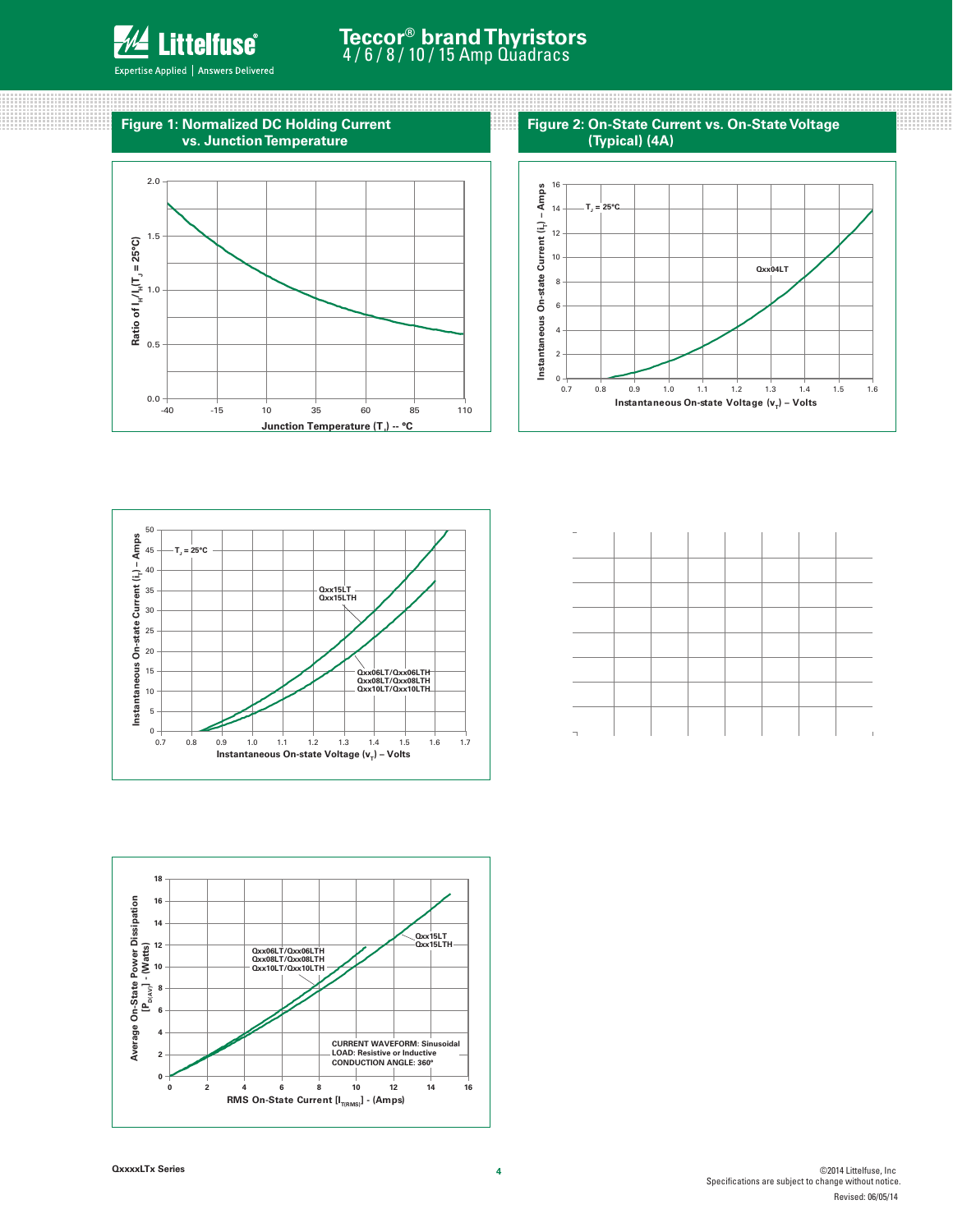

100000000000000

# **Teccor® brand Thyristors** 4 / 6 / 8 / 10 / 15 Amp Quadracs

# **Figure 7: Surge Peak On-State Current vs. Number of Cycles**



Note: xx = voltage

### Figure 8: DIAC V<sub>BO</sub> Change vs. Junction Temperature







### **Figure 9: Test Circuit**



**WANDA** 

88888888

### **Figure 11: Peak Output Current vs Triggering Capacitance (Per Figure 9)**

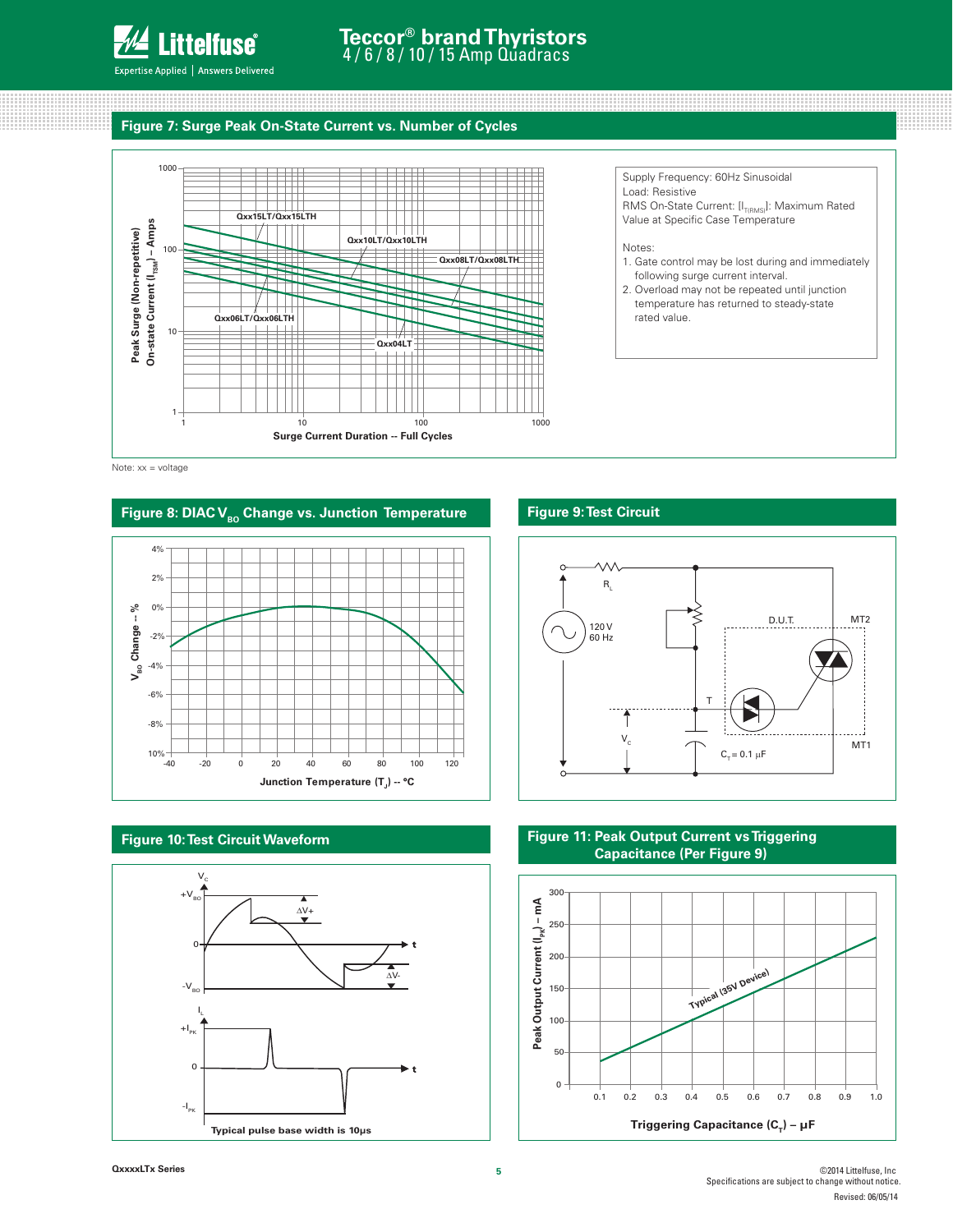

,,,,,,,,,,,,,,,,,,,,,,,,,,,,,,,,,,,,,,

## **Soldering Parameters**

00000000000 

| <b>Reflow Condition</b>                                   |                                            | Pb - Free assembly |  |
|-----------------------------------------------------------|--------------------------------------------|--------------------|--|
|                                                           | - Temperature Min (T <sub>s(min)</sub> )   | $150^{\circ}$ C    |  |
| Pre Heat                                                  | - Temperature Max $(T_{\text{s(max)}})$    | $200^{\circ}$ C    |  |
|                                                           | -Time (min to max) $(t_*)$                 | $60 - 180$ secs    |  |
| $(T1)$ to peak                                            | Average ramp up rate (Liquidus Temp)       | 5°C/second max     |  |
| $T_{S(max)}$ to $T_{L}$ - Ramp-up Rate                    |                                            | 5°C/second max     |  |
| Reflow                                                    | - Temperature (T <sub>1</sub> ) (Liquidus) | $217^{\circ}$ C    |  |
|                                                           | - Temperature (t,)                         | $60 - 150$ seconds |  |
|                                                           | Peak Temperature (T <sub>e</sub> )         | $260+0/5$ °C       |  |
| Time within 5°C of actual peak<br>Temperature $(t_{n})$   |                                            | $20 - 40$ seconds  |  |
| Ramp-down Rate                                            |                                            | 5°C/second max     |  |
| Time 25 $\degree$ C to peak Temperature (T <sub>o</sub> ) |                                            | 8 minutes Max.     |  |
| Do not exceed                                             |                                            | $280^{\circ}$ C    |  |

100000000000000000000



,,,,,,,,,,,,

### **Physical Specifications**

| <b>Terminal Finish</b> | 1005 Matte Tin-plated                                            |  |  |
|------------------------|------------------------------------------------------------------|--|--|
| <b>Body Material</b>   | UL Recognized epoxy meeting<br>flammability classification 94v-0 |  |  |
| <b>Lead Material</b>   | Copper Alloy                                                     |  |  |

### **Design Considerations**

Careful selection of the correct device for the application's operating parameters and environment will go a long way toward extending the operating life of the Thyristor. Good design practice should limit the maximum continuous current through the main terminals to 75% of the device rating. Other ways to ensure long life for a power discrete semiconductor are proper heat sinking and selection of voltage ratings for worst case conditions. Overheating, overvoltage (including dv/dt), and surge currents are the main killers of semiconductors. Correct mounting, soldering, and forming of the leads also help protect against component damage.

#### **Environmental Specifications**

| <b>Test</b>                                        | <b>Specifications and Conditions</b>                                                             |  |  |  |
|----------------------------------------------------|--------------------------------------------------------------------------------------------------|--|--|--|
| <b>High Temperature</b><br><b>Voltage Blocking</b> | MIL-STD-750: Method 1040, Condition A<br>Rated V <sub>DRM</sub> (VAC-peak), 125°C, 1008<br>hours |  |  |  |
| <b>Temperature Cycling</b>                         | MII-STD-750: Method 1051<br>-40°C to 150°C, 15-minute dwell,<br>100 cycles                       |  |  |  |
| <b>Biased Temperature &amp;</b><br><b>Humidity</b> | EIA/JEDEC: JESD22-A101<br>320VDC, 85°C, 85%RH, 1008 hours                                        |  |  |  |
| <b>High Temp Storage</b>                           | MIL-STD-750: Method 1031<br>150°C, 1008 hours                                                    |  |  |  |
| <b>Low-Temp Storage</b>                            | $-40^{\circ}$ C, 1008 hours                                                                      |  |  |  |
| <b>Thermal Shock</b>                               | MIL-STD-750: Method 1056<br>0°C to 100°C, 5-minute dwell,<br>10-second transfer, 10 cycles       |  |  |  |
| <b>Autoclave</b><br>(Pressure Cooker Test)         | EIA/JEDEC: JESD22-A102<br>121°C, 100%RH, 2atm, 168 hours                                         |  |  |  |
| <b>Resistance to</b><br><b>Solder Heat</b>         | MIL-STD-750: Method 2031<br>260°C, 10 seconds                                                    |  |  |  |
| <b>Solderability</b>                               | ANSI/J-STD-002, Category 3, Test A                                                               |  |  |  |
| <b>Lead Bend</b>                                   | MIL-STD-750: Method 2036, Condition E                                                            |  |  |  |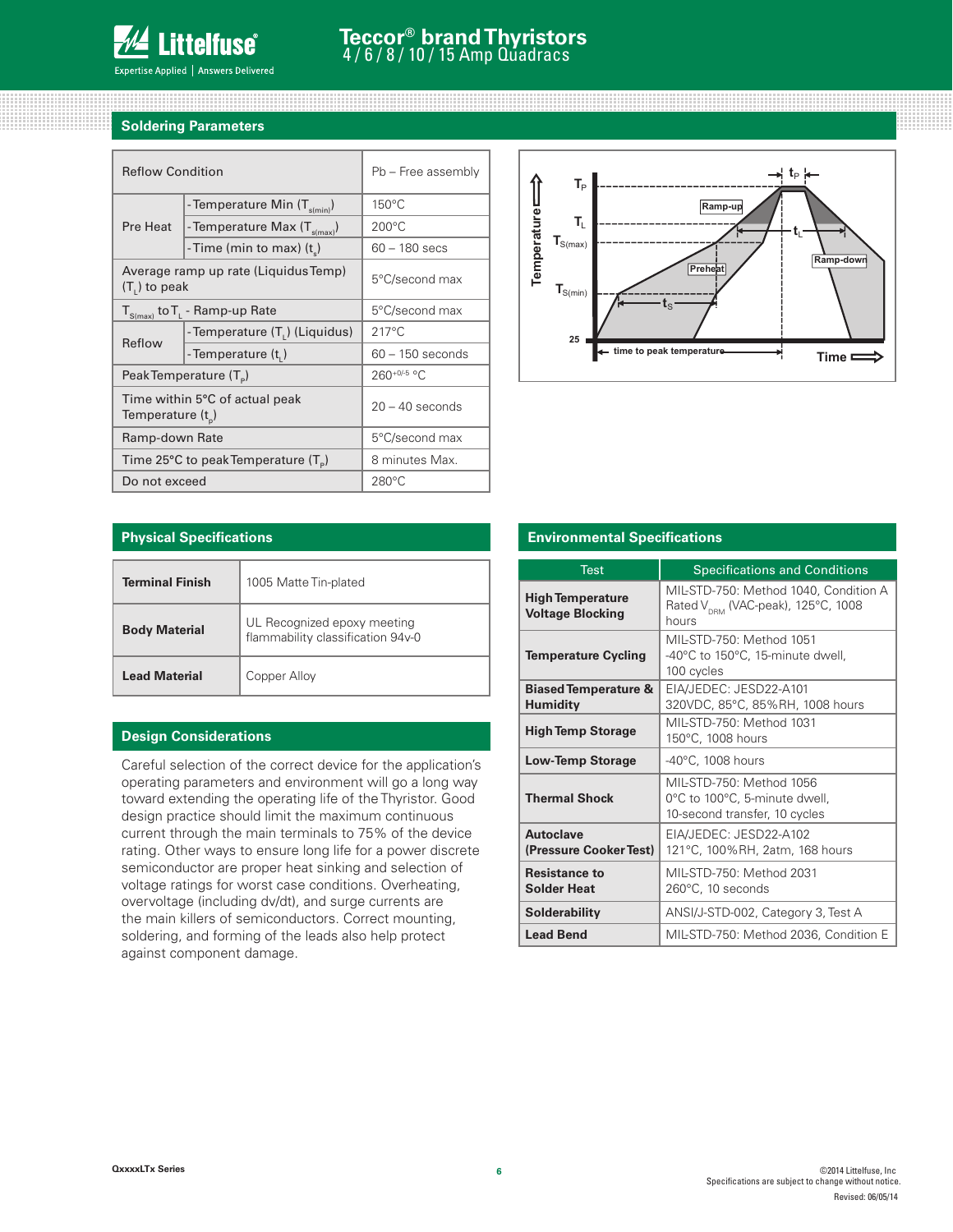

#### Expertise Applied | Answers Delivered

# **Teccor® brand Thyristors** 4 / 6 / 8 / 10 / 15 Amp Quadracs

# **Dimensions — TO-220AB (L-Package) — Isolated Mounting Tab**





to be applied to mounting tab is 8 in-lbs. (0.904 Nm).

| <b>Dimension</b> |       | Inches | <b>Millimeters</b> |            |  |
|------------------|-------|--------|--------------------|------------|--|
|                  | Min   | Max    | Min                | <b>Max</b> |  |
| A                | 0.380 | 0.420  | 9.65               | 10.67      |  |
| B                | 0.105 | 0.115  | 2.67               | 2.92       |  |
| C                | 0.230 | 0.250  | 5.84               | 6.35       |  |
| D                | 0.590 | 0.620  | 14.99              | 15.75      |  |
| E                | 0.142 | 0.147  | 3.61               | 3.73       |  |
| F                | 0.110 | 0.130  | 2.79               | 3.30       |  |
| G                | 0.540 |        | 13.72              | 14.61      |  |
| Н                | 0.025 | 0.035  | 0.64               | 0.89       |  |
| J                | 0.195 | 0.205  | 4.95               | 5.21       |  |
| Κ                | 0.095 | 0.105  | 2.41               | 2.67       |  |
| L                | 0.060 | 0.075  | 1.52               | 1.91       |  |
| M                | 0.085 | 0.095  | 2.16               | 2.41       |  |
| N                | 0.018 | 0.024  | 0.46               | 0.61       |  |
| $\circ$          | 0.178 | 0.188  | 4.52               | 4.78       |  |
| P                | 0.045 | 0.060  | 1.14               | 1.52       |  |
| R                | 0.038 | 0.048  | 0.97               | 1.22       |  |

#### **Product Selector**

| <b>Part Number</b> | Voltage  |          |      |       |                     |                |
|--------------------|----------|----------|------|-------|---------------------|----------------|
|                    | 400V     | 600V     | 800V | 1000V | <b>Type</b>         | Package        |
| Qxx04LT            | $\times$ | $\times$ |      |       | Quadrac             | <b>TO-220L</b> |
| Qxx06LT            | X        | $\times$ |      |       | Quadrac             | TO-220L        |
| Qxx06LTH           | $\times$ | $\times$ |      |       | Alternistor Quadrac | <b>TO-220L</b> |
| Qxx08LT            | $\times$ | $\times$ |      |       | Quadrac             | <b>TO-220L</b> |
| Qxx08LTH           | $\times$ | $\times$ |      |       | Alternistor Quadrac | <b>TO-220L</b> |
| Qxx10LT            | $\times$ | X        |      |       | Quadrac             | <b>TO-220L</b> |
| Qxx10LTH           | $\times$ | $\times$ |      |       | Alternistor Quadrac | <b>TO-220L</b> |
| $Q$ $xx15LT$       | X        | $\times$ |      |       | Quadrac             | <b>TO-220L</b> |
| Qxx15LTH           | $\times$ | $\times$ |      |       | Alternistor Quadrac | <b>TO-220L</b> |

Note: xx = Voltage